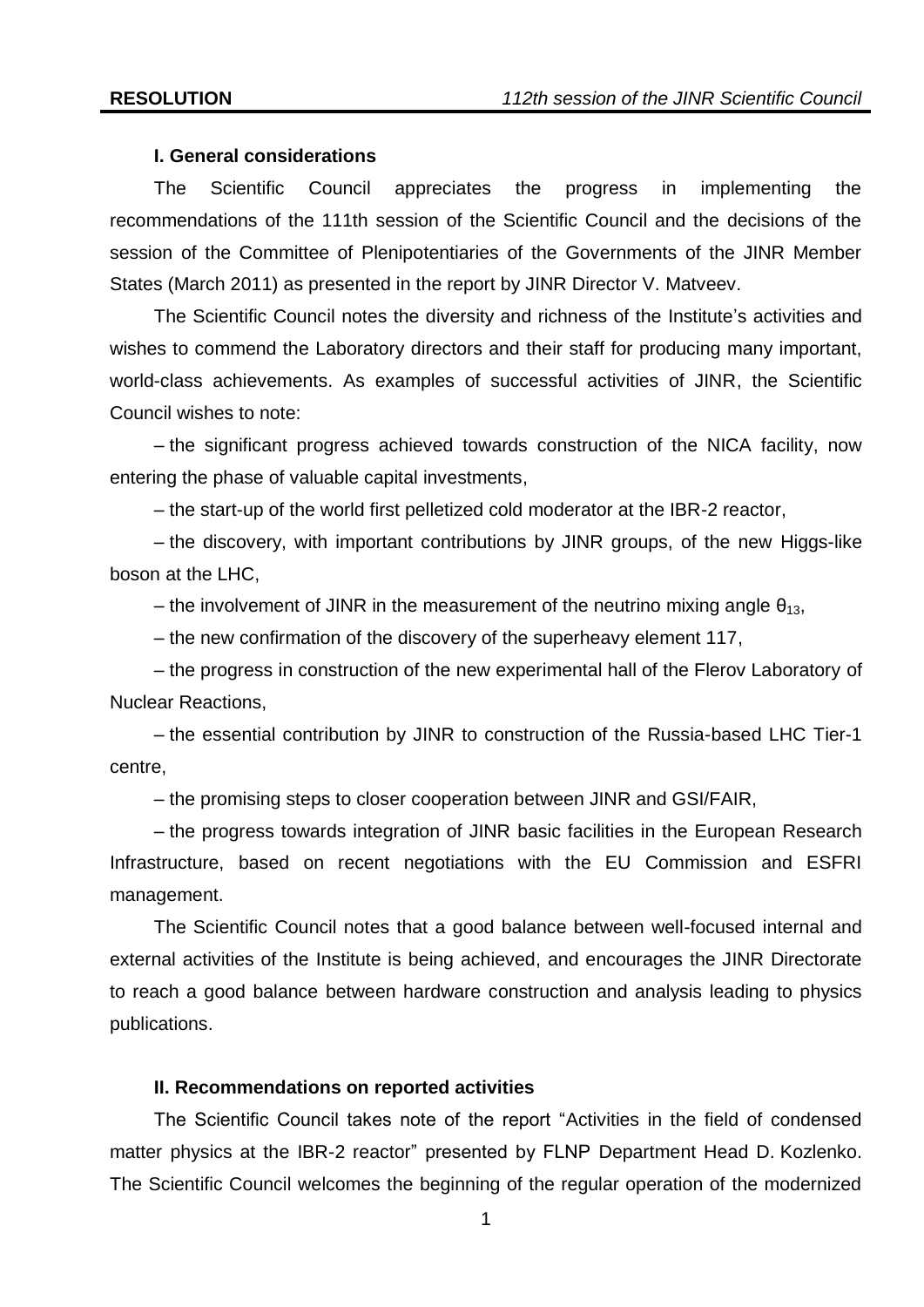IBR-2 reactor for scientific experiments. A very important result is the resumption of the user programme based on the IBR-2 spectrometer complex, which provides ample opportunities for researchers from the Member States and other countries to conduct scientific experiments using neutron scattering methods. The Scientific Council notes the high quality of scientific research conducted by JINR in the field of condensed matter physics. An important task is the further development of the spectrometer complex aimed at expanding the range of the scientific problems to be addressed and of the experimental possibilities.

The Scientific Council takes note of the report "Prospects for spin physics research at Nuclotron-NICA" presented by VBLHEP Director V. Kekelidze. The Scientific Council recognizes the opportunities of the Nuclotron-NICA accelerator complex for competitive research with polarized beams. It encourages further work on the scientific programme for the NICA collider, including experiments on spin physics with beams extracted from the Nuclotron, and the organization of dedicated workshops under the auspices of the international spin physics community. The Scientific Council congratulates JINR for the success of the 20th International Symposium on Spin Physics (Dubna, 17–22 September 2012). The Scientific Council highly appreciates joining efforts in the construction of both NICA and FAIR as unique and complementary facilities.

The Scientific Council takes note of the report "Progress of activities for the IREN project" presented by FLNP Deputy Director V. Shvetsov, and appreciates the successful start of the IREN experimental programme with extracted beams and target. It recommends focusing of efforts on the development of the accelerator and nonmultiplying neutron production target with a view to bringing the IREN facility to the world-class level within the shortest possible time.

The Scientific Council takes note of the reports "JINR plans for participation in the upgrades of the LHC and detectors" presented by the leaders of these activities in JINR groups of the ALICE, ATLAS and CMS experiments: A. Vodopyanov (in written form), A. Cheplakov, and A. Zarubin. The Scientific Council congratulates the participants of the ATLAS and CMS experiments for the discovery of a new, Higgs boson-like particle. This result opens a new chapter in the history of particle physics and shapes the physics agenda for the foreseeable future. A fruitful participation of JINR scientists in the upgrade programmes for the collider and the LHC experiments is very important for the progress of the Institute. The Scientific Council welcomes these intentions and their implementation within the "Seven-Year Plan for the Development of JINR (2010–2016)" and beyond.

The Scientific Council notes with particular interest the report "Joint educational

2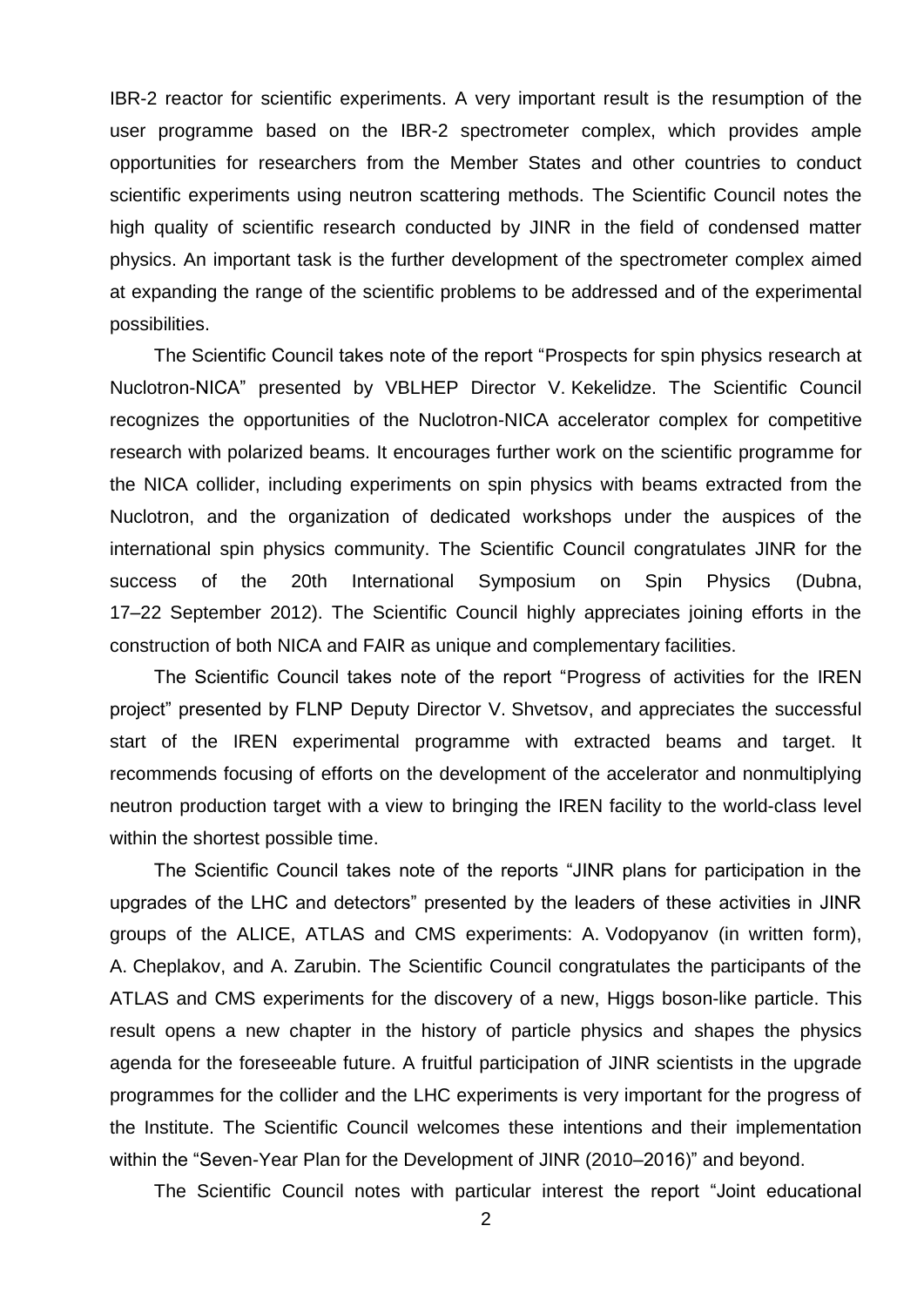projects with BNL and CERN for school students and teachers of physics" presented by VBLHEP Department Head Yu. Panebrattsev, and appreciates the work accomplished, given the utmost importance of developing young people's interest in science and technology and of attracting talented young scientists from the Member States to join JINR research and innovation projects. The Scientific Council considers the establishment, jointly with the University "Dubna", of the Academician Alexey Sissakian Education Centre to be an important step in sharing the achievements of modern science and technology and for improving the quality of education for a new generation of young scientists, and recommends that the JINR Directorate support the effort to further develop this Centre. The Scientific Council thanks the Rector of the University "Dubna", D. Fursaev, for the explanations given during the visit to the Centre.

#### **III. Recommendations in connection with the PACs**

The Scientific Council concurs with the recommendations made by the PACs at their June 2012 meetings as reported at this session by Professors E. Tomasi-Gustafsson, W. Greiner, and V. Kantser.

#### Particle Physics Issues

The Scientific Council appreciates the significant progress in upgrading the VBLHEP accelerator complex, and congratulates the Laboratory staff on the successful Run 45 (February-March 2012) of the Nuclotron when the deuteron beam energy was increased to 4.5 GeV/u for the first time. It also appreciates the proposed strategy for the review and the construction of the NICA complex with full involvement of the JINR Member States, and recommends that the VBLHEP Directorate concentrate maximum resources on this flagship project.

The Scientific Council is pleased to note the new contributions to the White Paper for the research programme of the NICA project, the holding of the dedicated NICA–FAIR Bilateral Workshop "Matter at Highest Baryon Densities in the Laboratory and in Space" (Frankfurt Institute for Advanced Studies, 2–4 April 2012), and looks forward to the continuation of the important common work for both accelerator and detector developments.

The Scientific Council also notes the fruitful dialog between the MPD team and Detector Advisory Committee (MPD DAC). Important modifications for the solenoid design and the MPD end-cap have been adopted. The Scientific Council thanks the members of the MPD DAC for the detailed evaluation of the project.

The Scientific Council supports the PAC's recommendations on the approval of

3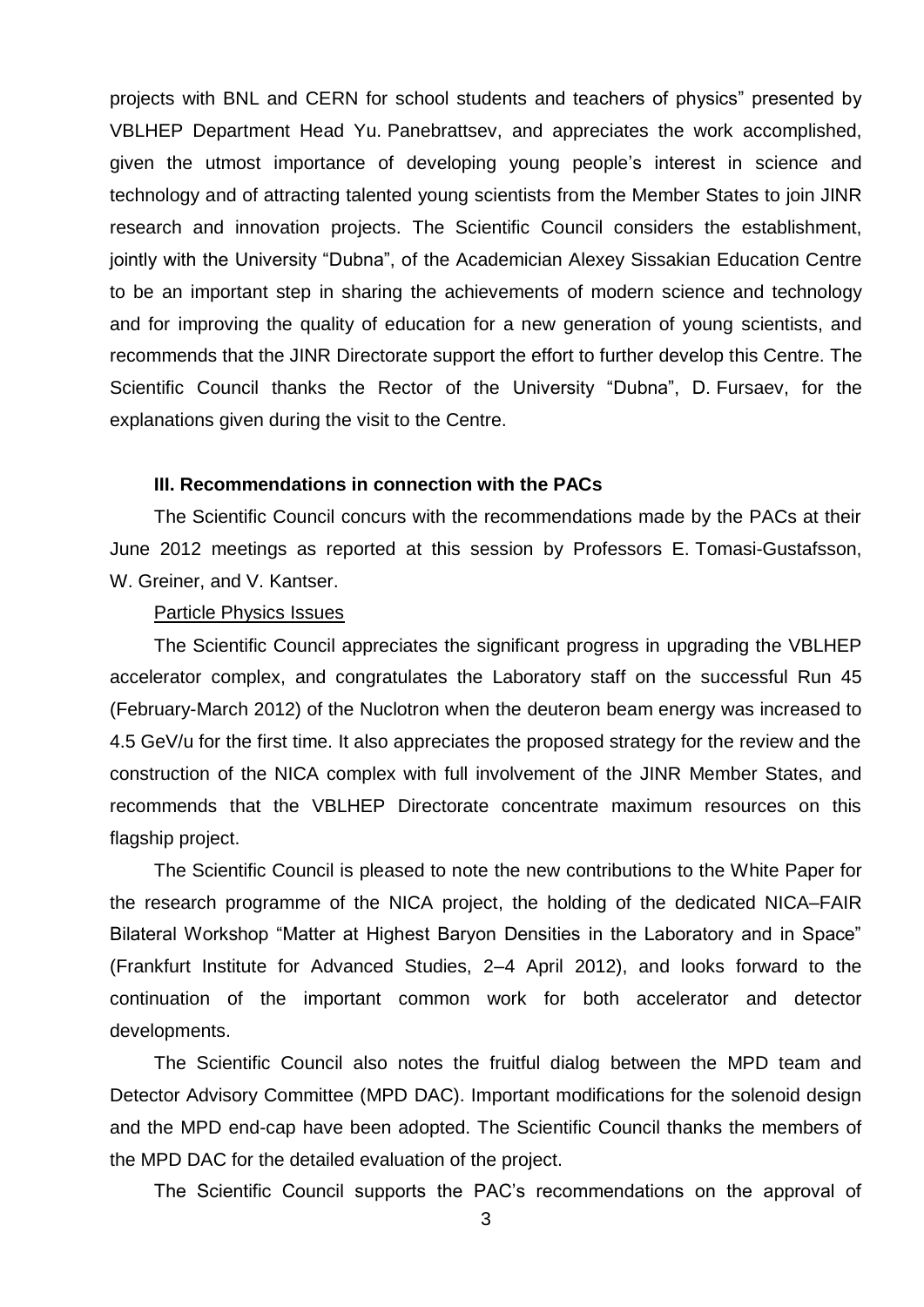JINR's participation in the new project NA61/SHINE and on the continuation of the current first-priority projects and activities in particle physics within the suggested time scales, as outlined in the PAC report. It highly appreciates the substantial hardware contributions of JINR groups in external experiments and encourages them to focus their efforts on physics analysis that would result in higher visibility and recognition of the JINR participation in these experiments.

The Scientific Council recognizes the importance of the results obtained with the active participation of JINR physicists in the ATLAS, ALICE, and CMS experiments. It asks the PAC to consider the final proposals for the participation of the JINR groups in the upgrades of the detectors and to inform the Scientific Council about this work at its next session.

#### Nuclear Physics Issues

The Scientific Council notes with satisfaction the approval by the International Union of Pure and Applied Chemistry of the names Flerovium and Livermorium for elements 114 and 116 in honour of the Flerov Laboratory of Nuclear Reactions and the Lawrence Livermore National Laboratory (USA).

The Scientific Council supports continuation of the research programme within the theme "Improvement of the JINR Phasotron and Development of Cyclotrons for Fundamental and Applied Research", focused on the design and improvement of accelerators for hadron therapy applications.

The Scientific Council also supports continuation of the programme to study the production, decay and interaction of light mesons aimed at determining the symmetries and the interaction dynamics, which is carried out via the theme "Physics of Light Mesons" at the intermediate energy accelerators in Jülich, Mainz, Villigen, Gatchina, and Dubna. The Scientific Council particularly notes the interesting programme of the MEG-PEN project devoted to the study of the rare and forbidden decays  $\pi^+ \rightarrow e^+$  and  $\mu^+ \rightarrow e^+$  at PSI and of the SPRING project concerned with polarization phenomena in hadron interactions, which were recommended for extension by the PAC.

The Scientific Council strongly supports the efforts of the FLNR Directorate towards the development of ECR ion sources. This effort is an important part of the scientific programme allowing the Laboratory to reach a considerable increase of beam intensity needed for further studies.

#### Condensed Matter Physics Issues

The Scientific Council appreciates highly the first stage of operation of the modernized IBR-2 reactor and supports the implementation of the programme of regular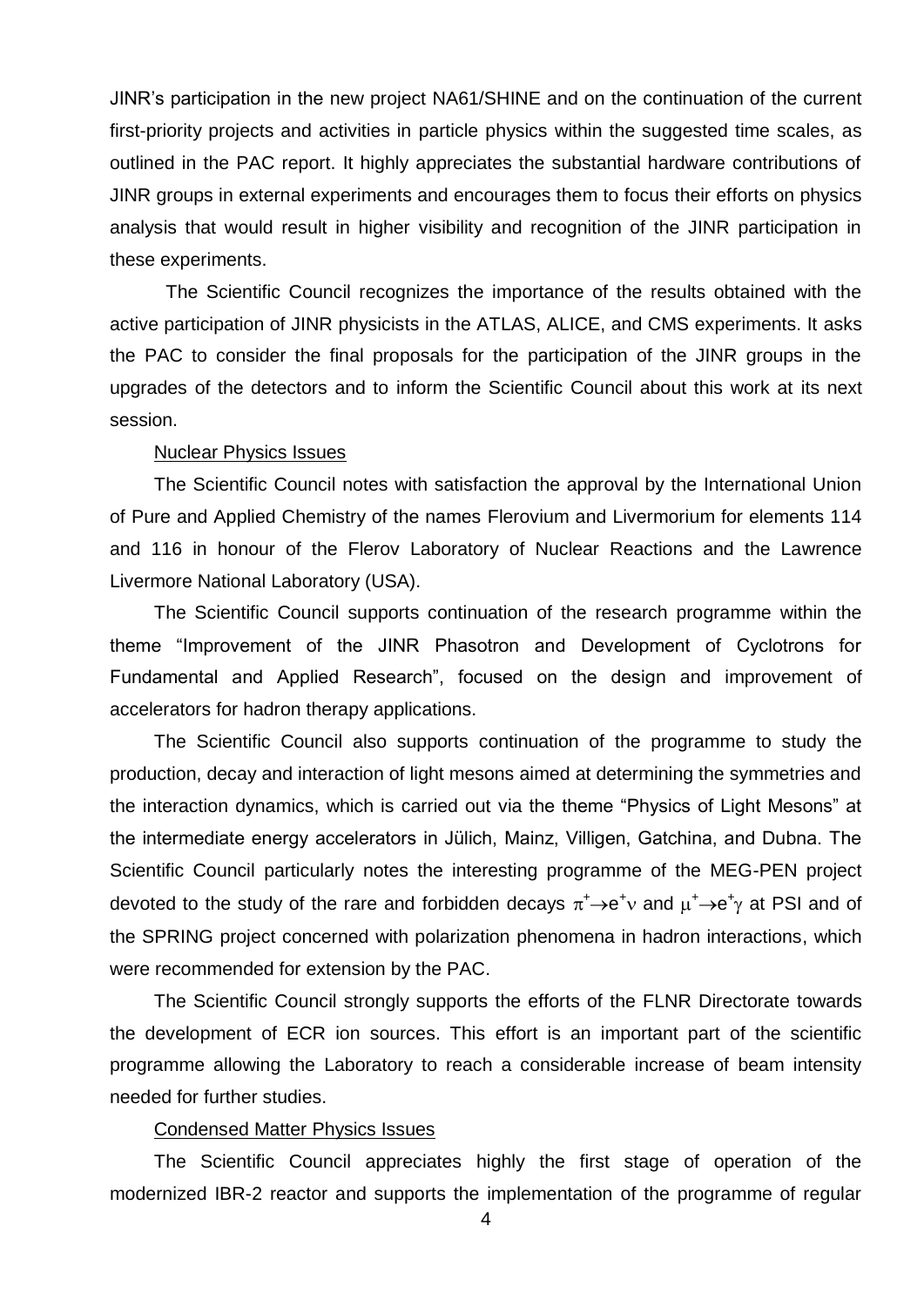physics experiments. It also welcomes the FLNP programme of applied research, which is conducted in close collaboration with Member States.

The Scientific Council appreciates the continuation of work for the timely commissioning of the upgraded instruments at neutron beams extracted from the reactor and notes the efforts being taken for the construction of the DN-6 diffractometer and the upgrade of the Fourier stress diffractometer FSD.

The Scientific Council recognizes the results achieved in proton radiotherapy within the theme "Medical and Biological Research with JINR Hadron Beams" and supports the PAC recommendations for its extension for a new three-year term. Regarding CARS microscopy and microspectroscopy as complementary to existing methods at JINR, the Scientific Council also supports the recommendation for the opening of the new theme "A Мultimodal Platform for Raman and Nonlinear Optical Microscopy and Microspectroscopy for Condensed Matter Studies". Noting the discussions concerning the new theme entitled "Biogeochemical Study of Cosmic Matter on Earth and in Nearby Space. Research on the Biological and Geochemical Features of the Early Earth", the Scientific Council concurs with the PAC that a detailed scientific proposal, the financial plan for its realization, and suggestions for the involvement of JINR Member States in this activity are needed for its approval.

The Scientific Council notes the progress in realization of the MUON project and shares the PAC's opinion about its continuation by expanding activity at JINR facilities.

## Common Issues

The Scientific Council would like to point out that major physics themes and projects (like hadronic physics and cancer therapy with accelerators) are developed in different laboratories and are monitored by different PACs. The Scientific Council suggests that the JINR Directorate coordinate these efforts towards an efficient and coherent conduct of these research themes.

#### Reports by young scientists

The Scientific Council notes with interest the following reports by young scientists, which were selected by the PACs for presentation at this session: "Influence of accelerated  $18$ O ions on the growth of HPRT-mutant subclones of Chinese hamster cells", "The  $10$ He resonant states observed in correlation measurements of the  ${}^{8}$ He( ${}^{3}$ H,p)<sup>10</sup>He reaction", and "The BES-III experiment". The Scientific Council thanks the speakers: P. Bláha, S. Krupko, and I. Denysenko, respectively, for their excellent presentations and wishes to receive such presentations also in the future.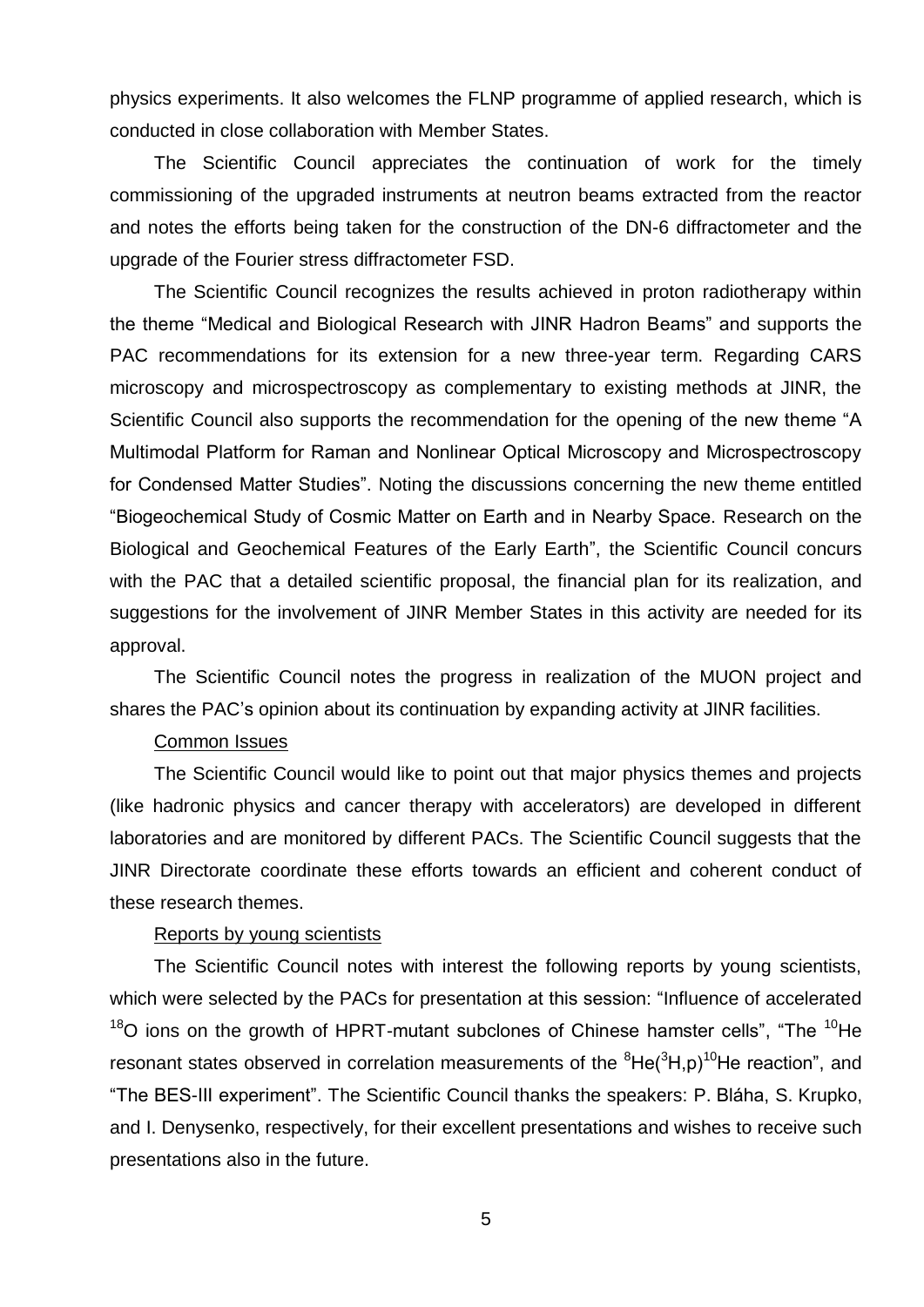#### **IV. Memberships of the PACs**

As proposed by the JINR Directorate, the Scientific Council appoints Professor I. Tserruya (WIS, Rehovot, Israel) as Chairperson of the PAC for Particle Physics for a term of three years. The Scientific Council thanks Professor E. Tomasi-Gustafsson for her very successful work as Chairperson of this PAC and extends her membership in this PAC for one year.

The Scientific Council re-appoints Professor W. Greiner as Chairperson of the PAC for Nuclear Physics for a term of three years.

The Scientific Council re-appoints Professor V. Kantser as Chairperson of the PAC for Condensed Matter Physics for a term of three years. It also appoints Professors V. Lisý (Technical University, Košice, Slovakia) and D. Nagy (IPNP, Budapest, Hungary) as new members of this PAC for a term of three years. The Scientific Council thanks the outgoing members: Professors P. Balgavý, L. Bottyán and G. Eckold for their very successful work as members of this Committee.

#### **V. Awards and prizes**

The Scientific Council endorses the proposal of the JINR Directorate to award the title "Honorary Doctor of JINR" to Professors A. Sigov (MIREA, Moscow, Russia) and T. Zhanlav (NUM, Ulaanbaatar, Mongolia), in recognition of their outstanding contributions to the advancement of science and the education of young scientists.

The Scientific Council congratulates Professor A. Săndulescu, Vice-Director of JINR during 1983–1986, on being awarded the Commemorative Honorary Medal of JINR, in recognition of his many contributions to the development of JINR and its cooperation with Romanian research centres.

The Scientific Council congratulates Professor L. Ponomarev (Kurchatov Institute, Moscow, Russia) on being awarded the V. Dzhelepov Prize for his outstanding achievements in the field of experimental and theoretical research aimed at addressing applied problems with the use of nuclear physics methods, and thanks him for his informative presentation on this topic.

The Scientific Council congratulates the laureates of the JINR prizes for 2011 winners of the annual scientific research competition in the fields of theoretical physics, experimental physics, physics instruments and methods, and applied physics.

6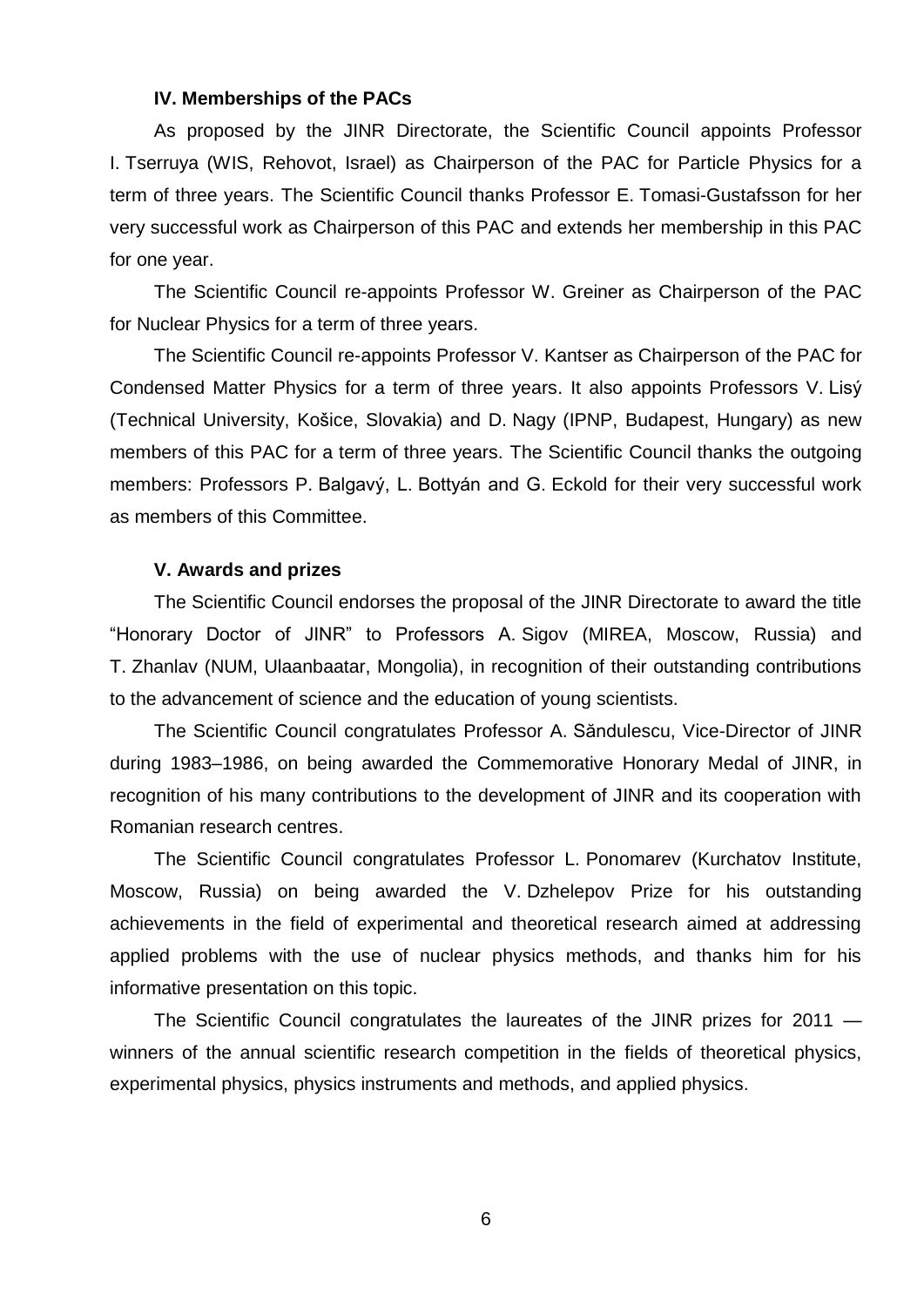# **VI. Elections and announcement of vacancies in the directorates of JINR laboratories**

The Scientific Council appointed by ballot A. Arbuzov, M. Hnatič, and A. Isaev as Deputy Directors of the Bogoliubov Laboratory of Theoretical Physics, and A. Popeko and V. Zagrebaev as Deputy Directors of the Flerov Laboratory of Nuclear Reactions (FLNR), until the completion of the terms of office of the directors of their respective laboratories.

The Scientific Council agrees with the proposal by the FLNR Directorate to postpone the election for the third Deputy Director position in this laboratory until the 113rd session of the Scientific Council.

The Scientific Council announces the vacancy of the position of the Director of the Dzhelepov Laboratory of Nuclear Problems. The election for this position will take place at the 114th session of the Scientific Council.

#### **VII. Election of the new membership of the Scientific Council**

The Scientific Council notes the information presented by the Secretary of the JINR Scientific Council, N. Russakovich, about the forthcoming election of the membership of the Scientific Council for a new five-year term, which will take place at the session of the JINR Committee of Plenipotentiaries in March 2013.

#### **VIII. General discussion**

The Scientific Council notes with satisfaction the remarkable progress in many key activities of JINR, and congratulates the Laboratory for these achievements. In spite of the present excellent achievements in a very broad variety of activities the Scientific Council cautions the Directorate that remaining competitive also in the future may well require careful planning for focusing resources on key projects.

It is certainly crucial for attracting young talents from all Members States and beyond that JINR should strengthen its projects that are most visible internationally. The Scientific Council encourages the Directorate to continue efforts in such strategic planning with a strong view to the long term future of JINR.

The Scientific Council particularly encourages the nomination of younger candidates and of female candidates for future appointments in the directorates of JINR laboratories.

### **IX. In memory of Čestmír Šimáně**

The Scientific Council deeply regrets the sad loss of Professor Č. Šimáně, Vice-Director of JINR during 1973–1977 and member of the JINR Scientific Council during